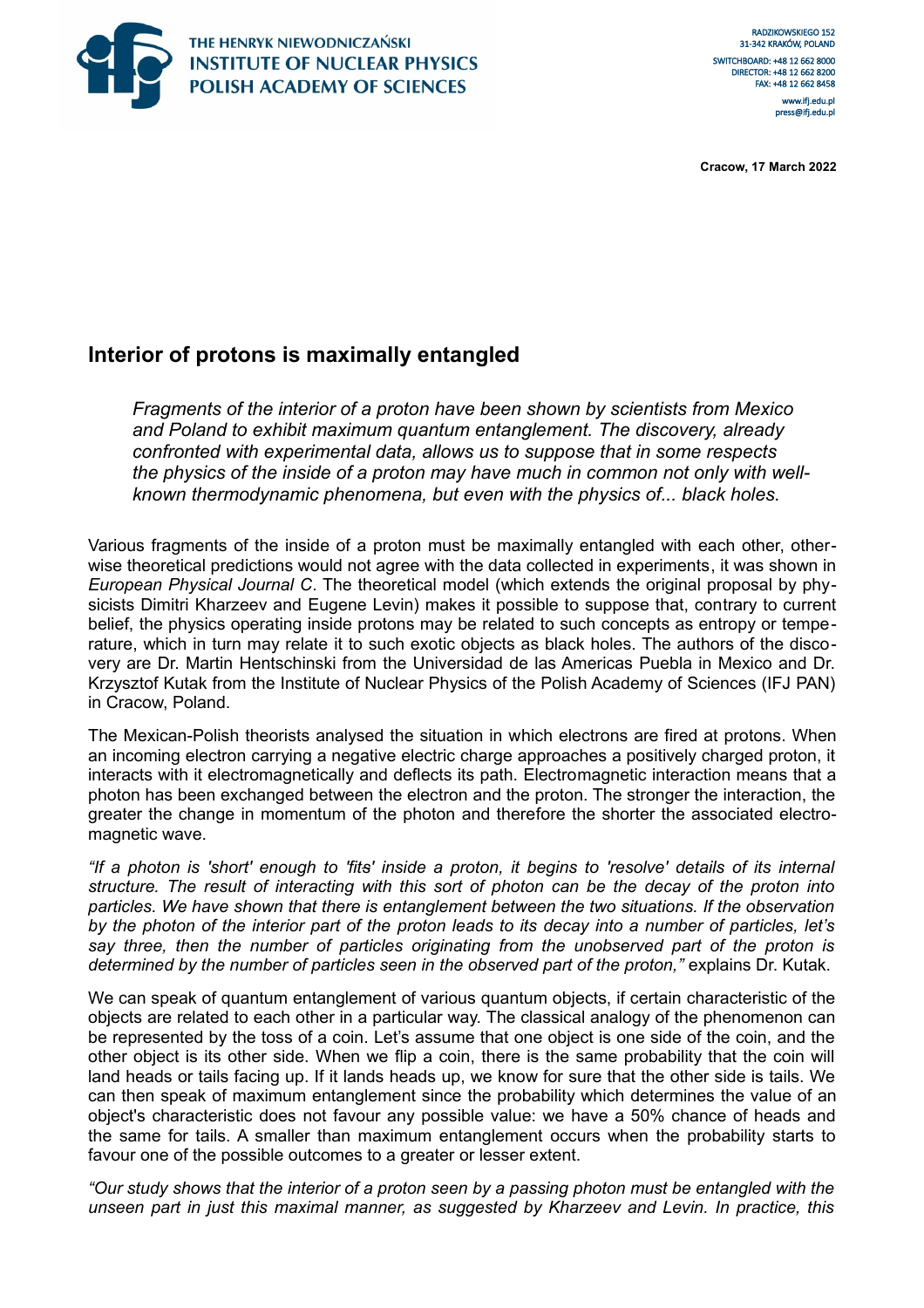*means that we have no chance of predicting whether, due to interaction with the photon, the proton will decay into three, four or any other number of particles,"* explains Dr. Hentschinski.

The new theoretical predictions have already been verified. If entanglement inside the proton were not maximal, there would be discrepancies between theoretical calculations and the results of the H1 experiment at the HERA accelerator at the DESY centre in Hamburg, where positrons (i.e. antiparticles of the electrons) were collided with protons until 2007. Such discrepancies were not observed.

The success of the Polish-Mexican tandem is due to the fact that the researchers managed to correctly identify the factors responsible for the maximum entanglement of the proton interior.

In the naive schoolbook view, the proton is a system of three elementary particles: two up quarks and one down quark. However, the strong interactions between these quarks, carried by gluons, can be so strong that they lead to the creation of virtual particle-antiparticle pairs. These can be not only pairs of virtual gluons (which are their own antiparticles), but also pairs made up of any quark and its corresponding antiparticle (even one as massive as charm). All this means that inside the proton, apart from three valence quarks, there are constantly 'boiling' seas of virtual gluons and virtual quarks and antiquarks.

*"In earlier publications, physicists dealing with the subject assumed that the source of entanglement should be a sea of gluons. Later, attempts were made to show that quarks and antiquarks are the dominant source of entanglement, but even here the proposed methods of description did not stand the test of time. Meanwhile, according to our model, verified by confrontation with experimental data, the sea of virtual gluons is responsible for about 80% of the entanglement, while the sea of virtual quarks and antiquarks is responsible for the remaining 20%,"* emphasizes Dr. Kutak.

Most recently, quantum physicists have been associating entropy with the state inside a proton. This is a quantity well known from classical thermodynamics, where it is used to measure the degree of disordered motion of particles in an analysed system. It is assumed that when a system is disordered, it has high entropy, whereas an ordered system has low entropy. It has recently been shown that in the case of the proton, we can successfully talk about entanglement entropy. However, many physicists have considered the proton to be a pure quantum state in which one should not speak of entropy at all. The consistency of the Mexican-Polish model with experiment is a strong argument for the fact that the concept of entanglement inside the proton as proposed by Kharzeev and Levin has a point. Last but not least, since entanglement entropy is also related to concepts such as the surface area of black holes, the latest result opens an interesting field for further research.

*The Henryk Niewodniczański Institute of Nuclear Physics (IFJ PAN) is currently one of the largest research institutes of the Polish Academy of Sciences. A wide range of research carried out at IFJ PAN covers basic and applied studies, from particle physics and astrophysics, through hadron physics, high-, medium-, and low-energy nuclear physics, condensed matter physics (including materials engineering), to various applications of nuclear physics in interdisciplinary research, covering medical physics, dosimetry, radiation and environmental biology, environmental protection, and other related disciplines. The average yearly publication output of IFJ PAN includes over 600 scientific papers in high-impact international journals. Each year the Institute hosts about 20 international and national scientific conferences. One of the most important facilities of the Institute is the Cyclotron Centre Bronowice (CCB), which is an infrastructure unique in Central Europe, serving as a clinical and research centre in the field of medical and nuclear physics. In addition, IFJ PAN runs four accredited research and measurement laboratories. IFJ PAN is a member of the Marian Smoluchowski Kraków Research Consortium: "Matter-Energy-Future", which in the years 2012-2017 enjoyed the status of the Leading National Research Centre (KNOW) in physics. In 2017, the European Commission granted the Institute the HR Excellence in Research award. The Institute holds A+ category (the highest scientific category in Poland) in the field of sciences and engineering.*

### CONTACTS:

Dr. **Krzysztof Kutak** Institute of Nuclear Physics, Polish Academy of Science tel.: +48 12 6628312 email: [krzysztof.kutak@ifj.edu.pl](mailto:krzysztof.kutak@ifj.edu.pl)